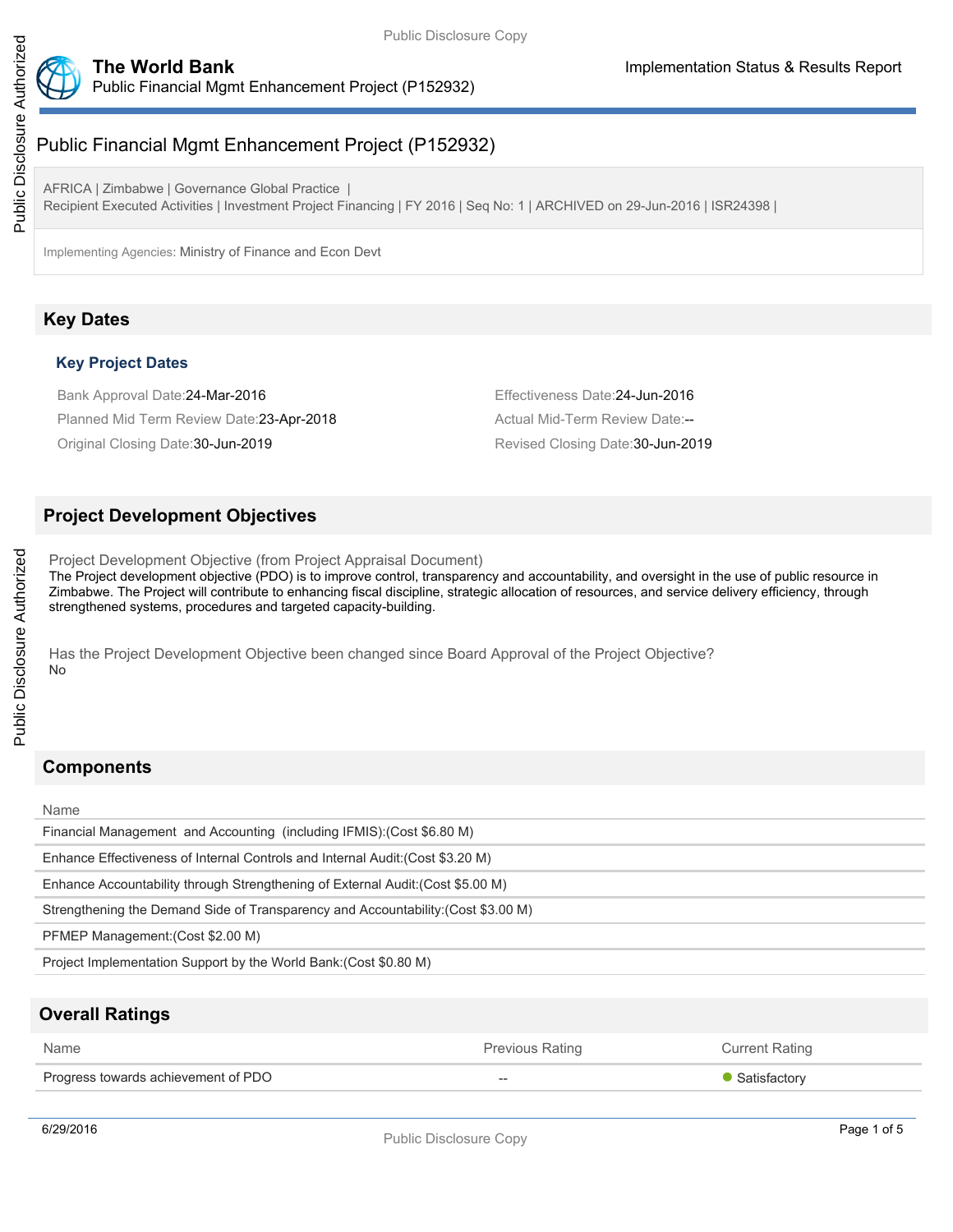



Public Financial Mgmt Enhancement Project (P152932)

| Overall Implementation Progress (IP) | $- -$ | Satisfactory |
|--------------------------------------|-------|--------------|
| <b>Overall Risk Rating</b>           | $- -$ | Substantial  |

## **Implementation Status and Key Decisions**

The grant agreement for the Zimbabwe Public Financial Management Enhancement Project was signed by the Government of Zimbabwe (GOZ) and the International Development Association (IDA) on May 4, 2016 for US\$10million (first phase of the \$20million) with a retroactive date of December 1, 2015. All the four effectiveness conditions have been met by the GoZ paving the way for the project to be declared effective on June 24, 2016. The effectiveness conditions are:

- 1. The execution and delivery of the Grant Agreement on behalf of the Recipient have been duly authorized or ratified by all necessary governmental action
- 2. The recipient has adopted the Project Operational Manual in form and substance satisfactory to the World Bank.
- 3. The Recipient has established the PFM Steering Committee under terms of reference satisfactory to the World Bank
- 4. The Recipient has recruited the necessary staff of the Project Management Team, with qualifications and experiences acceptable to the World Bank, including , inter alia: procurement officers, a financial management specialist, a gender specialist and a monitoring and evaluation specialist as well as the Project Director, in accordance with the provisions of Section 111 of Schedule 2 of this Agreement.

The Project Steering Committee was set up with terms of reference agreed with IDA and two meetings of the committee took place on April 5 and June 16, 2016. . The members of the project management team have been appointed with their individual terms of reference and the project has developed a comprehensive procurement plan which was presented to the IDA - no objection was granted and as a result of which some of the activities of the project have commenced.

Being the first recipient executed Public Financial Management Project in Zimbabwe, it is very necessary to minimize the fiduciary risks. Hence the project team will field frequent implementation support missions until there is sufficient assurance that the GoZ team are capacity of handling the project with less supervision. A major mitigation measure that will remain in place for at least the first few years is the use of the direct payment method of disbursement. The general threshold for direct payment method is \$100,000 but has been reduced to \$20,000 for this project. After a year of implementation, the team will review and make the necessary recommendations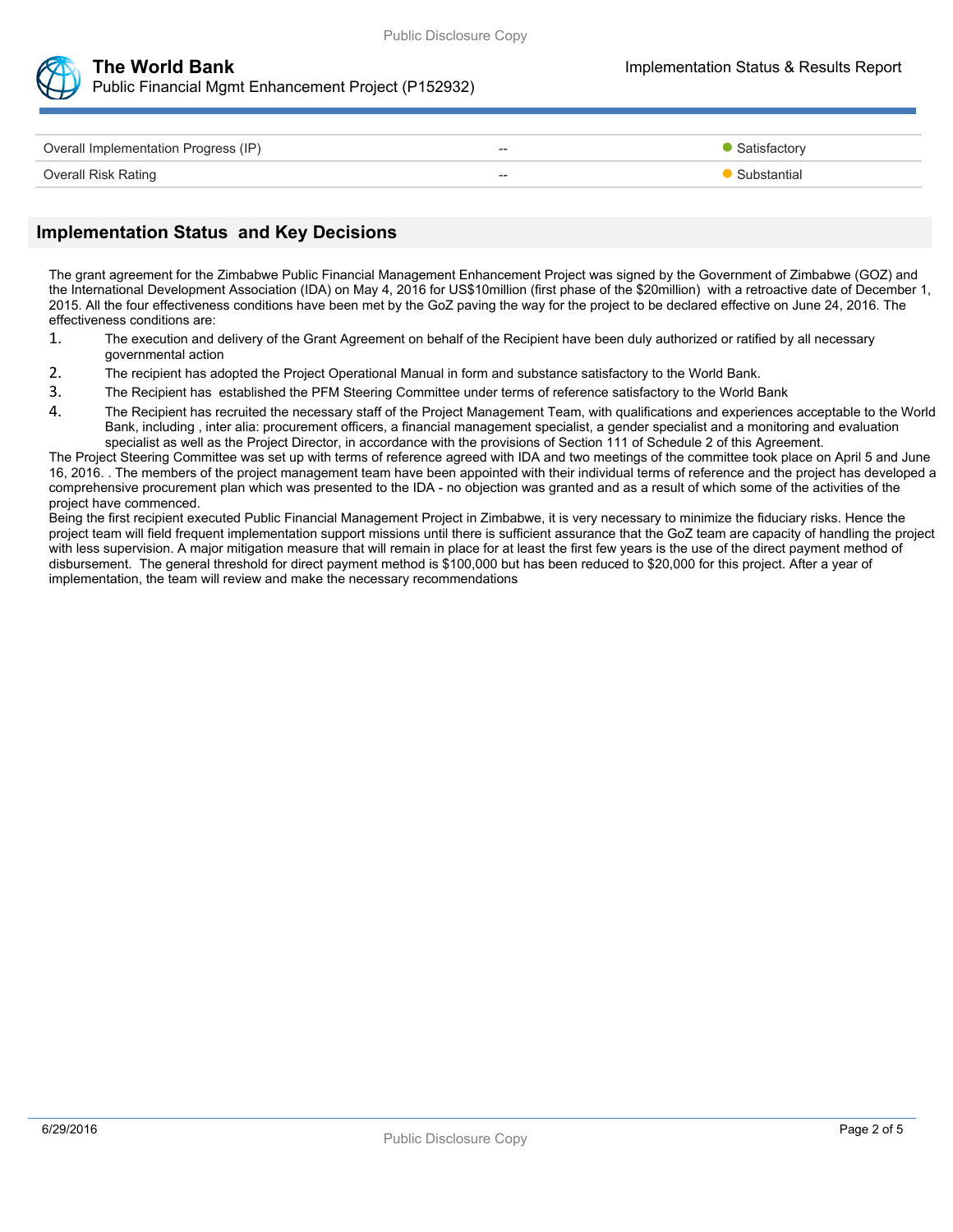

## **Systematic Operations Risk-rating Tool**

Public Financial Mgmt Enhancement Project (P152932)

| Rating at Approval | <b>Previous Rating</b>                              | <b>Current Rating</b>                               |
|--------------------|-----------------------------------------------------|-----------------------------------------------------|
| $\bullet$ High     | $\qquad \qquad -$                                   | $\bullet$ High                                      |
| • Substantial      | $-$                                                 | • Substantial                                       |
| • Moderate         | $-$                                                 | • Moderate                                          |
| • Moderate         | $-$                                                 | • Moderate                                          |
| • Substantial      | $\hspace{0.05cm} -\hspace{0.05cm} -\hspace{0.05cm}$ | • Substantial                                       |
| • Substantial      | $\overline{\phantom{m}}$                            | • Substantial                                       |
| $\bullet$ Low      | $-$                                                 | $\bullet$ Low                                       |
| • Moderate         | $-$                                                 | • Moderate                                          |
| $--$               | $-$                                                 | $\hspace{0.05cm} -\hspace{0.05cm} -\hspace{0.05cm}$ |
| • Substantial      | $-$                                                 | Substantial                                         |
|                    |                                                     |                                                     |

## **Results**

## **Project Development Objective Indicators**

#### • Quality and timeliness of annual financial statements (Months, Custom)

|       | <b>Baseline</b> | Actual (Previous) | Actual (Current)         | End Target  |
|-------|-----------------|-------------------|--------------------------|-------------|
| Value | 10.00           | $- -$             | $\overline{\phantom{a}}$ | 6.00        |
| Date  | 30-Oct-2014     | $- -$             | $\hspace{0.05cm}$        | 30-Jun-2017 |

#### Proportion of Budgetary expenditures reported in Annual Consolidated Financial Statements (including Statutory Funds and Donor Funds ) (Percentage, Custom)

|       | <b>Baseline</b> | Actual (Previous) | Actual (Current) | End Target  |
|-------|-----------------|-------------------|------------------|-------------|
| Value | 60.00           | $- -$             | $- -$            | 95.00       |
| Date  | 31-Dec-2014     | $- -$             | $- -$            | 31-Dec-2019 |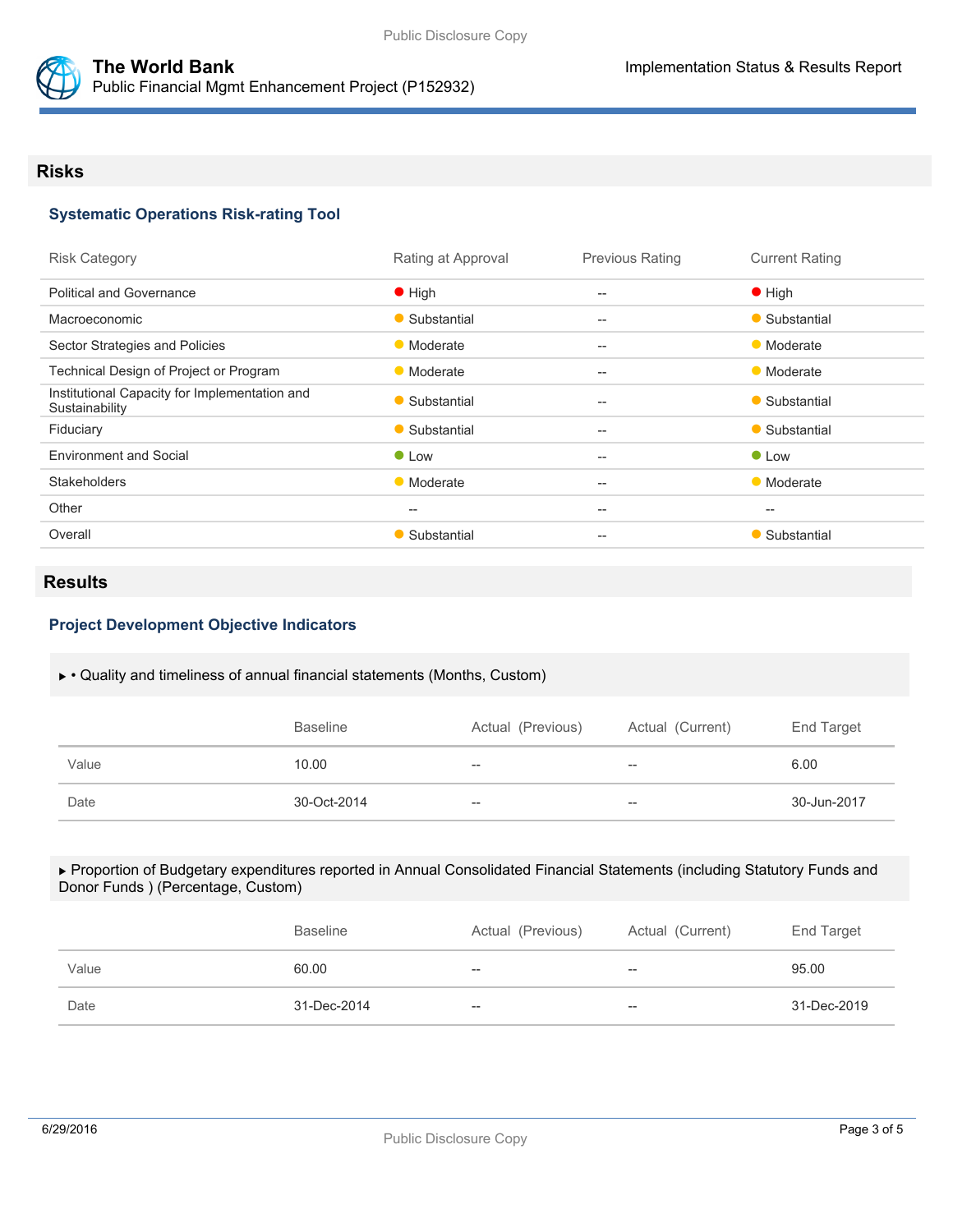



#### Enhanced Budget credibility by reducing supplementary appropriations (Percentage, Custom)

|       | <b>Baseline</b> | Actual (Previous) | Actual (Current)         | End Target  |
|-------|-----------------|-------------------|--------------------------|-------------|
| Value | 10.00           | $- -$             | $- -$                    | 5.00        |
| Date  | 31-Dec-2014     | $- -$             | $\overline{\phantom{a}}$ | 31-Dec-2019 |

#### Enhance credibility of payroll (Years, Custom)

|       | <b>Baseline</b> | Actual (Previous) | Actual (Current)         | End Target  |
|-------|-----------------|-------------------|--------------------------|-------------|
| Value | 0.00            | $- -$             | $\overline{\phantom{a}}$ | 1.00        |
| Date  | 31-Dec-2014     | $- -$             | --                       | 31-Dec-2019 |

#### Overall Comments

#### **Intermediate Results Indicators**

#### ▶ Prepare and gazette monthly and quarterly accounts (Months, Custom)

|       | <b>Baseline</b> | Actual (Previous) | Actual (Current) | End Target  |
|-------|-----------------|-------------------|------------------|-------------|
| Value | 4.00            | $-$               | --               | 1.00        |
| Date  | 31-Dec-2014     | $-$               | --               | 31-Dec-2019 |

#### Overall Comments

The OST has reviewed the draft of this ISR and comments were incorporated.

# **Data on Financial Performance**

### **Disbursements (by loan)**

| Project | Loan/Credit/TF Status |           | Currency |       |       | Original Revised Cancelled | Disbursed | Undisbursed | Disbursed |
|---------|-----------------------|-----------|----------|-------|-------|----------------------------|-----------|-------------|-----------|
| P152932 | TF-A1783              | Effective | USD      | 10.00 | 10.00 | 0.00                       | 0.00      | 10.00       | $0\%$     |